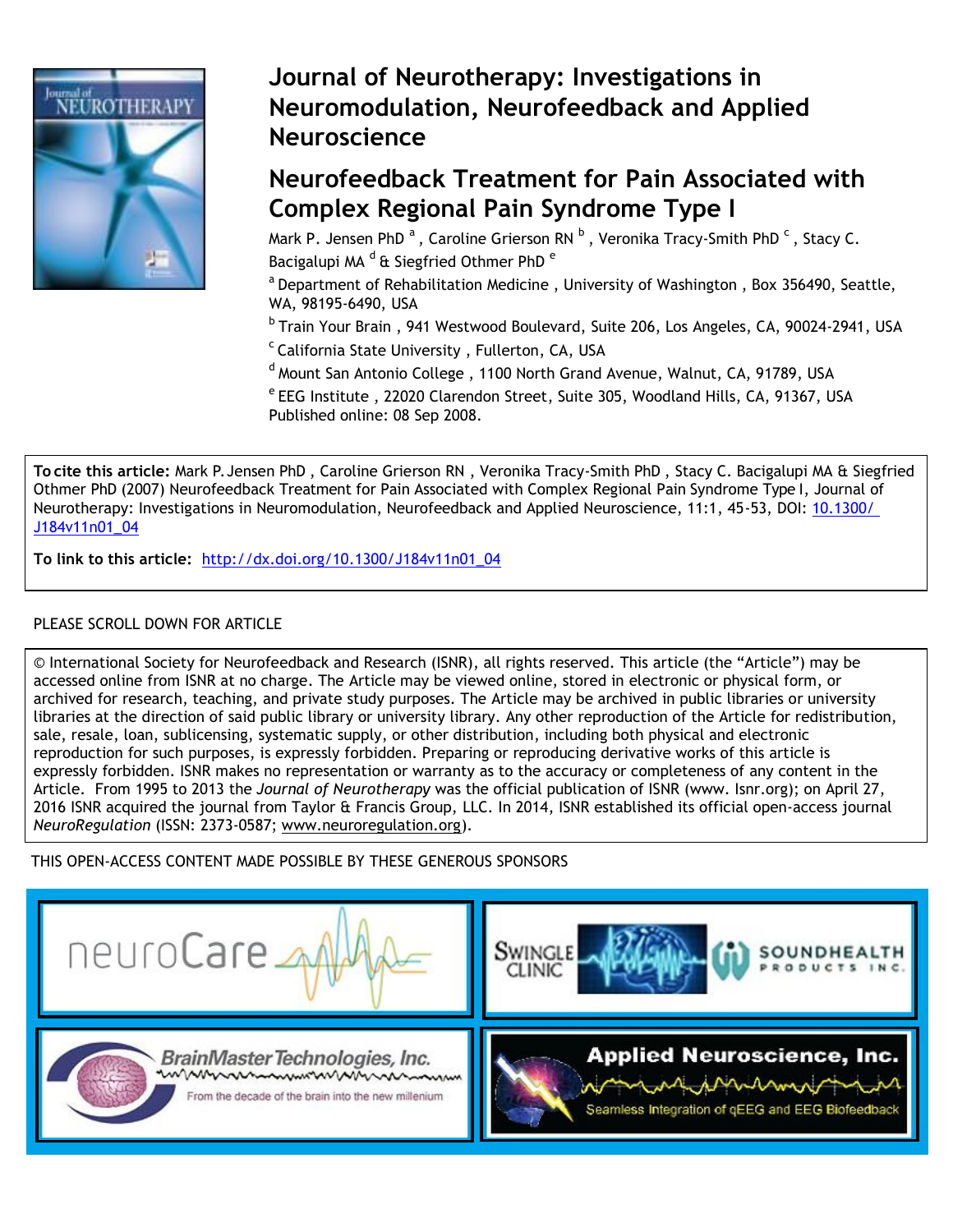# Neurofeedback Treatment for Pain Associated with Complex Regional Pain Syndrome Type I

Mark P. Jensen, PhD Caroline Grierson, RN Veronika Tracy-Smith, PhD Stacy C. Bacigalupi, MA Siegfried Othmer, PhD

**ABSTRACT.** *Introduction*. Complex Regional Pain Syndrome Type I (CRPS-I) is a devastating pain condition that is refractory to standard care. Preliminary evidence suggests the possibility that neurofeedback training might benefit patients with chronic pain, including patients with CRPS-I. The current study sought to address the need for more information about the effects of neurofeedback on pain in persons with chronic pain by (1) determining the average decrease in pain in patients with CRPS-I following neurofeedback training, (2) identifying the percent of patients reporting pain decreases that are clinically meaningful, and (3) documenting other benefits of neurofeedback training.

*Method*. Eighteen individuals with CRPS-I participating in a multidisciplinary treatment program were administered 0-10 numerical rating scale measures of pain intensity at their primary pain site, as well as pain at other sites and other symptoms, before and after a 30 minute neurofeedback training session. A series of t-tests were performed to determine the significance of any changes in symptoms observed. We also computed the effect sizes and percent change associated with the observed changes in order to help interpret the magnitude of observed improvements in symptoms.

*Results*. There was a substantial and statistically significant pre- to post-session decrease in pain intensity at the primary pain site on average, with half of the study participants reporting changes in pain intensity that were clinically meaningful. Five of seven secondary outcome measures also showed statistically significant improvements following neurofeedback treatment.

*Conclusions*. The findings suggest that many patients who receive neurofeedback training report significant and substantial short-term reductions in their experience of pain, as well as im-

Mark P. Jensen is affiliated with the Department of Rehabilitation Medicine, Box 356490, University of Washington, Seattle, WA 98195-6490 USA.

Caroline Grierson is affiliated with the Train Your Brain, 941 Westwood Boulevard, Suite 206, Los Angeles, CA 90024-2941 USA.

Veronika Tracy-Smith is affiliated with the California State University, Fullerton, CA, USA.

Stacy C. Bacigalupi is affiliated with Mount San Antonio College, 1100 North Grand Avenue, Walnut, CA 91789 USA.

Siegfried Othmer is affiliated with EEG Institute, 22020 Clarendon Street, Suite 305, Woodland Hills, CA 91367 USA.

This research was supported in part by the Hughes M. and Katherine G. Blake Endowed Professorship in Health Psychology awarded to MPJ.

Address correspondence to: Mark P.Jensen, PhD, Department of Rehabilitation Medicine, Box 356490, University of Washington, Seattle, WA 98195-6490 USA (E-mail: mjensen@u.washington.edu).

The authors wish to thank Joshua Prager, MD, for his referral of patients for, and encouragement of, this project. A brief presentation of some of the data from the participants in this study were reported in Othmer and Othmer (2006).

> Journal of Neurotherapy, Vol. 11(1) 2007 Copyright © 2007 ISNR. All rights reserved. doi:10.1300/J184v11n01\_04 *<sup>45</sup>*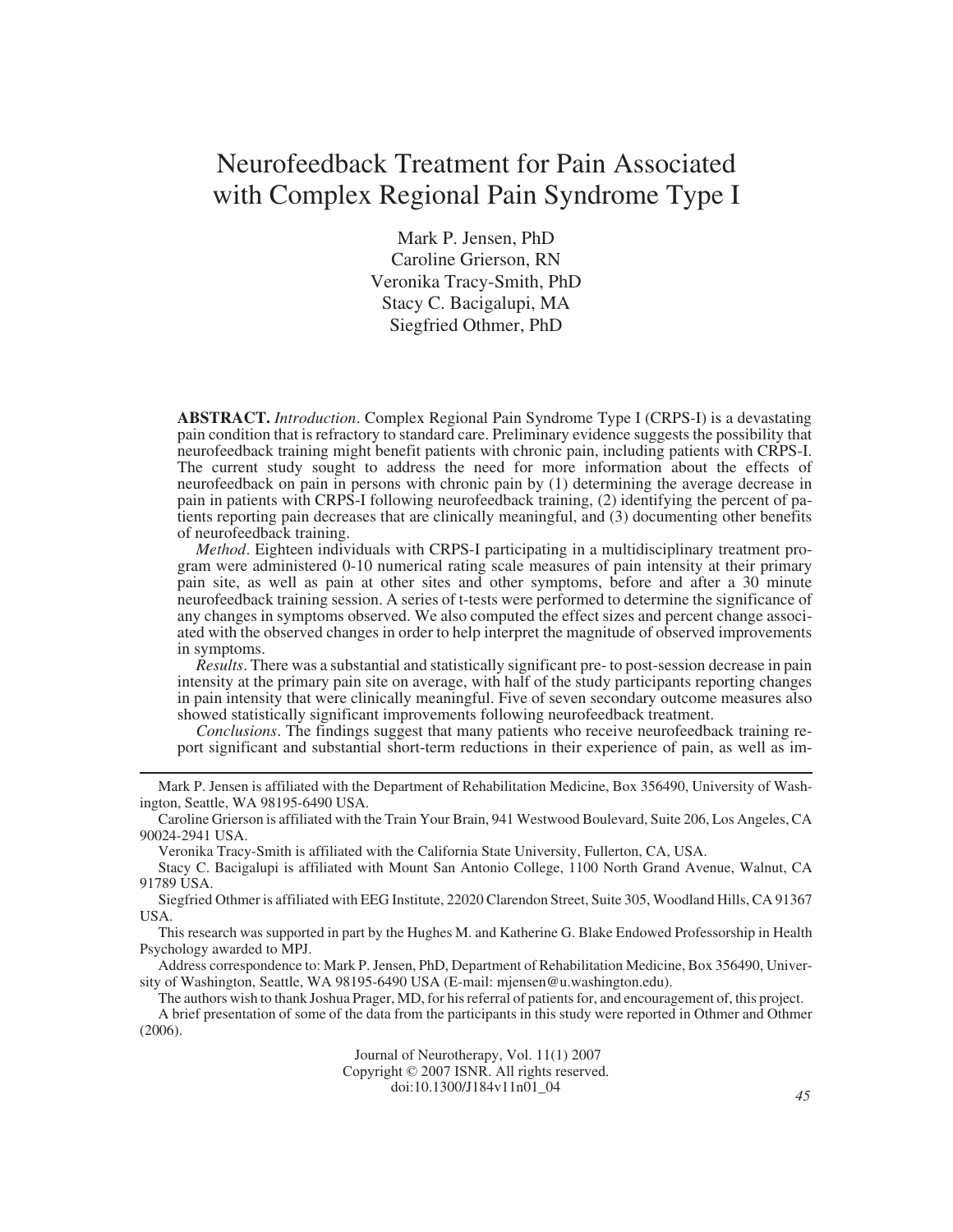provements in a number of other pain- and nonpain-specific symptoms. The findings support the need for additional research to further examine the long-term effects and mechanisms of neurofeedback training for patients with chronic pain. doi:10.1300/J184v11n01\_04

**KEYWORDS.** Complex Regional Pain Syndrome Type I, Reflex Sympathetic Dystrophy, neurofeedback

#### *INTRODUCTION*

Despite the fact that significant gains have been made in the understanding of chronic pain in the past few decades, there remain many individuals who continue to suffer from daily severe pain (Crombie et al., 1999; Ehde et al., 2003). None of the currently available treatments eliminates pain for the majority of patients who suffer from chronic pain (Turk, 2002). Even the most powerful analgesics provide no more than a 30% decrease in pain, on average, and the state-of-the art treatments rarely decrease severe pain to levels that are considered 'mild' (that is, 4 or less on a 0-10 scale) (Turk, 2002).

Complex Regional Pain Syndrome, Type I (CRPS-I, previously known as Reflex Sympathetic Dystrophy, or RSD), is a post-traumatic pain condition associated with local neurogenic inflammation(out of proportion to the injury) and severe pain in the skin, subcutaneous tissues and joints (Burton, Bruehl, and Harden, 2005). CRPS-I is particularly refractory to treatment. Very few treatments have been shown to be effective for CRPS-I (Perez, Kwakkel, Zuurmond, & de Lange, 2001), and no single treatment has been shown to be effective in a majority of patients (Quisel, Gill, & Witherell, 2005).

Evidence from a number of sources suggests that neurofeedback training may be helpful to some patients with chronic pain (Othmer & Othmer, 2006). For example, Caro and Winter  $(2001)$  report that 15 patients with fibromyalgia who received 40 or more sessions of neurofeedback (average = 58 sessions; range 40-98) all reported significant improvement in measures of attention, physician-assessed tenderness, self-reported pain, and fatigue. Recently,

Sime (2004) presented a case report of a patient with trigeminal neuralgia treated with both neurofeedback (29 sessions) and peripheral biofeedback (10 sessions). She found that training at C3 was associated with improvements in sleep, and low reward frequency training at T3-T4 was associated with improvements in pain. In this case, the benefits of treatment allowed the patient to avoid a planned major surgery to treat the pain problem (severing the trigeminal nerve) and to discontinue the use of an opioid/acetaminophen combination analgesic. Moreover, the benefits of treatment were maintained in this patient at the 13-month follow-up.

Evidence from other studies similarly supports the idea that helping patients alter neurophysiological activity may result in pain reduction. For example, deCharms et al. (2005) reported that patients with chronic pain who learned to control relative activation in the rostralanteriorcingulatecortex(anareaassociated with the processing and experience of pain) with the guidance of real-time fMRI feedback, reported decreases in their pain after training. Another group of investigators has shown in a group of 30 patients with fibromyalgia that providing electroencephalograph (EEG)-driven stimulation at a frequency that resulted in improvements in perceived mental clarity, mood, and sleep, also resulted in decreases in pain (Mueller, Donaldson, Nelson, & Layman, 2001).

Although the preliminary findings are promising, there are few published data concerning the effects of interventions that alter brain activity, such as neurofeedback, in patients with chronic pain. It is not known, for example, how many individuals with chronic pain respond to neurofeedback training with significant and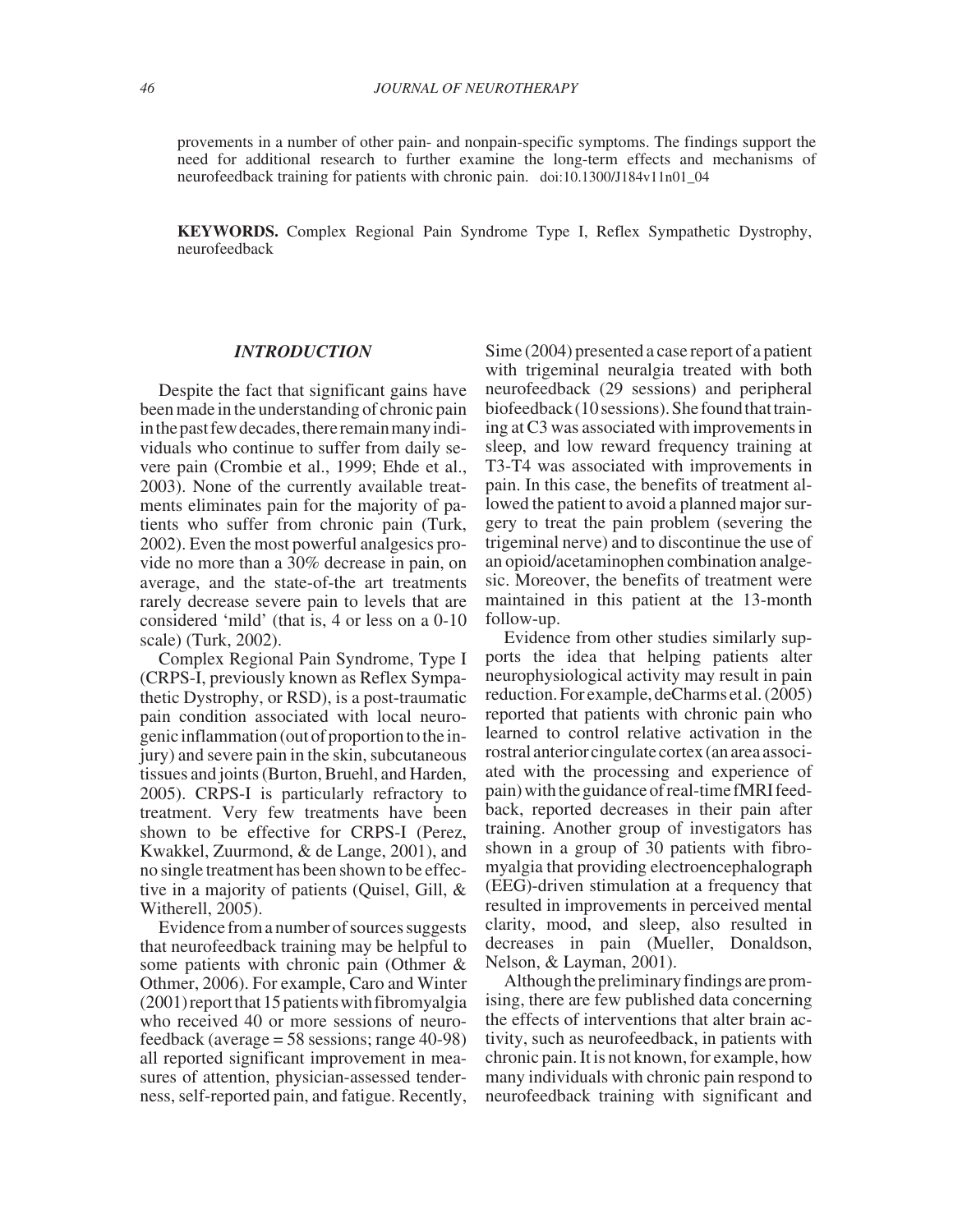clinically meaningful decreases in pain. There is also a lack of clearly established neurofeedback treatment protocols that might be used for pain management. "Neurofeedback" can encompass a large variety of training protocols that can potentially include training patients to increase or decrease the density of many different frequency bandwidths from many different sites on the scalp.

Finally, although the primary goal when using neurofeedback training for patients with chronic pain is pain reduction, our patients report a number of other benefits of the neurofeedback training, such as decreased depressionandanxiety,andimprovementinoverall well-being. Moreover, those of us who have treated patients with CRPS-I with neurofeedback, specifically (CG and VTS) have observed improvements in a number of non-pain symptoms associated with CRPS-I, such as muscle spasms, swelling, redness, and perceived tension at different pain sites. We were unable to identify any previous research that has documented the frequency and extent of improvements in these other symptoms in persons with CRPS-I.

The purpose of this study was to obtain additional information about the effects of neurofeedback on the pain reports of individuals with a chronic pain condition (in this case, CRPS-I). Specifically, we were interested in (1) determining the average decrease in pain reported by a consecutive series of patients with CRPS-I seen for neurofeedback training, (2) identifying the percent of these patients reporting pain decreases that are clinically meaningful, and (3) identifying and documenting other benefits of neurofeedback training that have been observed in clinical practice. Because many of the patients seen in this study were also participating in a comprehensive multidisciplinary 20-day CRPS-I treatment program that included other treatment modalities, we limited our data collection to before and after a single 30minuteneurofeedbacksession;atimeperiod during which only neurofeedback was provided. In this way, any observed changes in symptoms could not be attributed to other pain interventions or treatments that some of the patients were receiving.

#### *METHOD*

### *Participants*

The study participants were 18 patients with severelong-standingCRPS-Iwhowereparticipating, or had participated in, a comprehensive 20-day CRPS-I treatment program. Patients participated in treatment four to six hours each dayofthe20-dayprogram,andeachpatienthad an individualized schedule, depending on his or her treatment goals and needs. The treatment program included a number of components in addition to neurofeedback training, such as medication management, physical therapy and eclectic psychotherapy focused on pain issues. Because the participants were in various stages of their NF training when they were enrolled in the study, the specific session examined in this study varied widely (from the 7th to the 143rd; median = 20th). Many of the subjects were still in comprehensive pain treatment when they were recruited for this study, although some continued their neurofeedback training after the 20-day program ended. The patients who were in NF after comprehensive treatment were in a "maintenance" NF treatment phase designed to minimize pain flare-ups.

Most (90%, all but two) of the participants were female. Thirteen  $(72%)$  of the participants reported their race/ethnicity as Caucasian, three (17%) described themselves as Hispanic, one (6%) as Japanese-American, and another (6%) as African American. Their average age was 40.83 years (range, 17-56). The average duration of having a CRPS-I diagnosis was 2.89 years (range, 1-11 years). Six (33%) reported that they had CRPS-I symptoms in only one limb (three participants in one arm and three in one leg), seven (39%) in two limbs (one participant in both arms and six in one arm and one leg), one (6%) in three limbs (one arm and two legs), and four participants (22%) reported symptoms in all four limbs.

#### *Neurofeedback Intervention Protocol*

Neurofeedback training was performed using the NeuroCybernetics system (manufactured by EEG Spectrum International in Canoga Park, CA). This system affords a signal bandwidth of 0.5-30Hz; 12-bit digitization;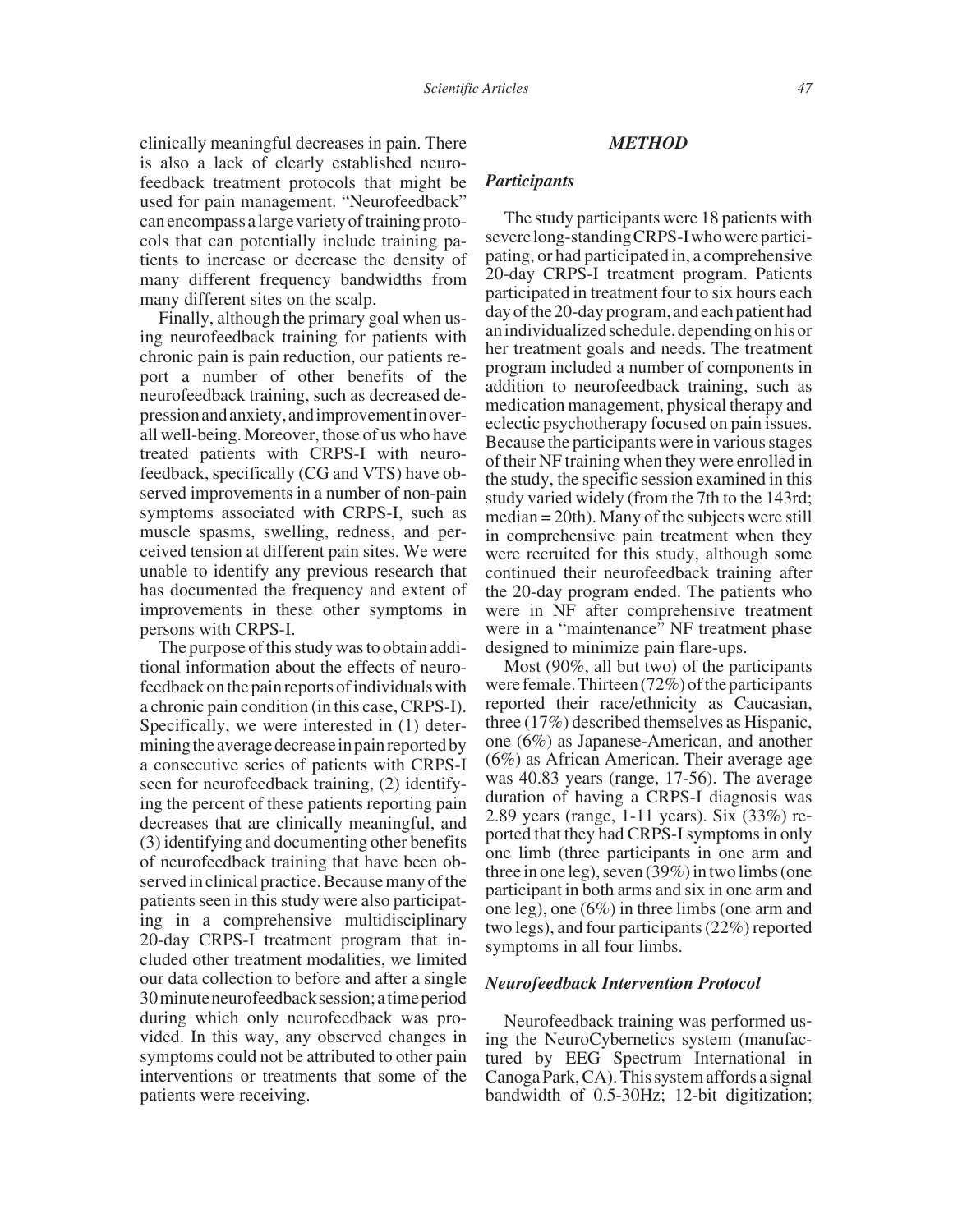and digital filtering with infinite impulse response elliptic filters of second order. A nominal 3-Hz bandwidth is employed for the reward band for responsiveness. The center frequency is arbitrarily selectable. Inhibit bands are standard throughout: a combination of 2-13 Hz and of 14-30 Hz to cover the whole band. Feedback is provided to the client through visual, auditory, and tactile modalities.

Consistent with standard practice (e.g., Sime, 2004), the neurofeedback training protocol varied to some degree from patient to patient,and from session to session, to address the pain, other symptoms and issues raised by the patient (e.g., sleep problems, mood disturbance), and their reported reaction to the previous session's protocol. The neurofeedback sessions were all 30 minutes long. The number of training sites used in these sessions varied from 1 to 4, and includedsome combinationof one or more of the following seven sites: P3-P4 (15 or 83% of the participants received this during some portion of their session), FP1-FP2 (9 or 50% participants received training at this site), T3-T4 (7 or 39%), FPO2-A2 (7 or 39%), CZ-FZ,  $(6 \text{ or } 33\%)$ , F7-F8  $(1 \text{ or } 6\%)$ , and F3-F4 (1 or 6%). One participant (6%) received Alpha/Theta (A/T) training.

Current neurofeedback practice bases the selection of training sites and frequencies on cumulative clinical practice and experience. Adjustments in reinforcement frequencies are made on a patient-by-patient basis until the patient notes a positive response. We often begin treatment with bipolar placement at T3-T4 (ear ground) to stabilize brain activity, and as a way for many patients to obtain initial pain relief  $(cf.$ Sime, 2004; Othmer, 2005; Othmer & Othmer, 2006). In addition to pain relief, T3-T4 training is thought to encourage general arousal normalization, stabilization of mood, and general calmness (Putman, Othmer, Othmer, & Pollock, 2005). When training at T3-T4, we usually begin reinforcement at 12-15 Hz, and then move the reward frequency up or down by one full Hertz increment every three minutes (perhaps over the course of multiple sessions) with a goal of finding that state of arousal where the trainee feels optimally calm, alert, and euthymic. As the trainee progressively learns to discriminate these state shifts, finer adjustments are then made to render the patient most comfortable in

the training. For some patients, the final reinforcement frequency might end up at very low levels. The reinforcement frequencies used in the seven patients who received bipolar T3-T4 training during the sessions examined in this study varied from 0.5-3.5 to 8.5-11.5.

Bipolar P3-P4 training is used to increase body awareness and for general physical calming and relaxation (Othmer, 2006). In addition, we have found that patients with chronic pain often report decreases in perceived pain with P3-P4 training. In the 15 participants who received P3-P4 training, the training frequencies ranged from 0-3 to 4-7 Hz, although we reinforced 0-3 Hz in a little over half of these (8 participants). We use bipolar training at FP1-FP2 to decrease obsessive thoughts and improve executive function, in general, and for patients with pain to decrease the focus on and general obsessiveness about the pain. In the current study, the training frequencies used for the FP1-FP2 training varied from 1-4 to 12-15 Hz, with the median being 4-7.

Bipolar CZ-FZ training usually provides a sense of deep calming, and decreases agitation, anxiety, and fear (Grierson, clinical observation), thus addressing the affective component of pain, although in our experience many patients with pain also report decreases in pain intensity with this training. The range of frequencies used for training in the six participantswho received CZ-FZ training varied from 0-3 to 14-17 Hz, although all but one were 3.5-7.5 or less. Bipolar FPO2-A2 training is a means of training the right orbital frontal cortex, and can be helpful with patients who are experiencing fear (Othmer, 2006). FPO2 is a non-standard site in which the electrode is placed beneath the right eyebrow just at the bridge of the nose. Patients usually report feeling more "centered" and confident with this training. The range of frequencies used for the participants who received FPO2-A2 training in this study varied from 2.5-5.5 to 5.5-8.5 Hz (median, 4-7 Hz).

Bipolar F3-F4 training can be helpful for depressive symptoms and for patients with a low pain threshold (Othmer, 2006). Training at F3-F4 can also increase perceived energy. In the current study, the one patient who had this training was trained at 5.5-8.5 Hz. F7-F8 training may be helpful for patients with word finding difficulties or patients who feel "lost in the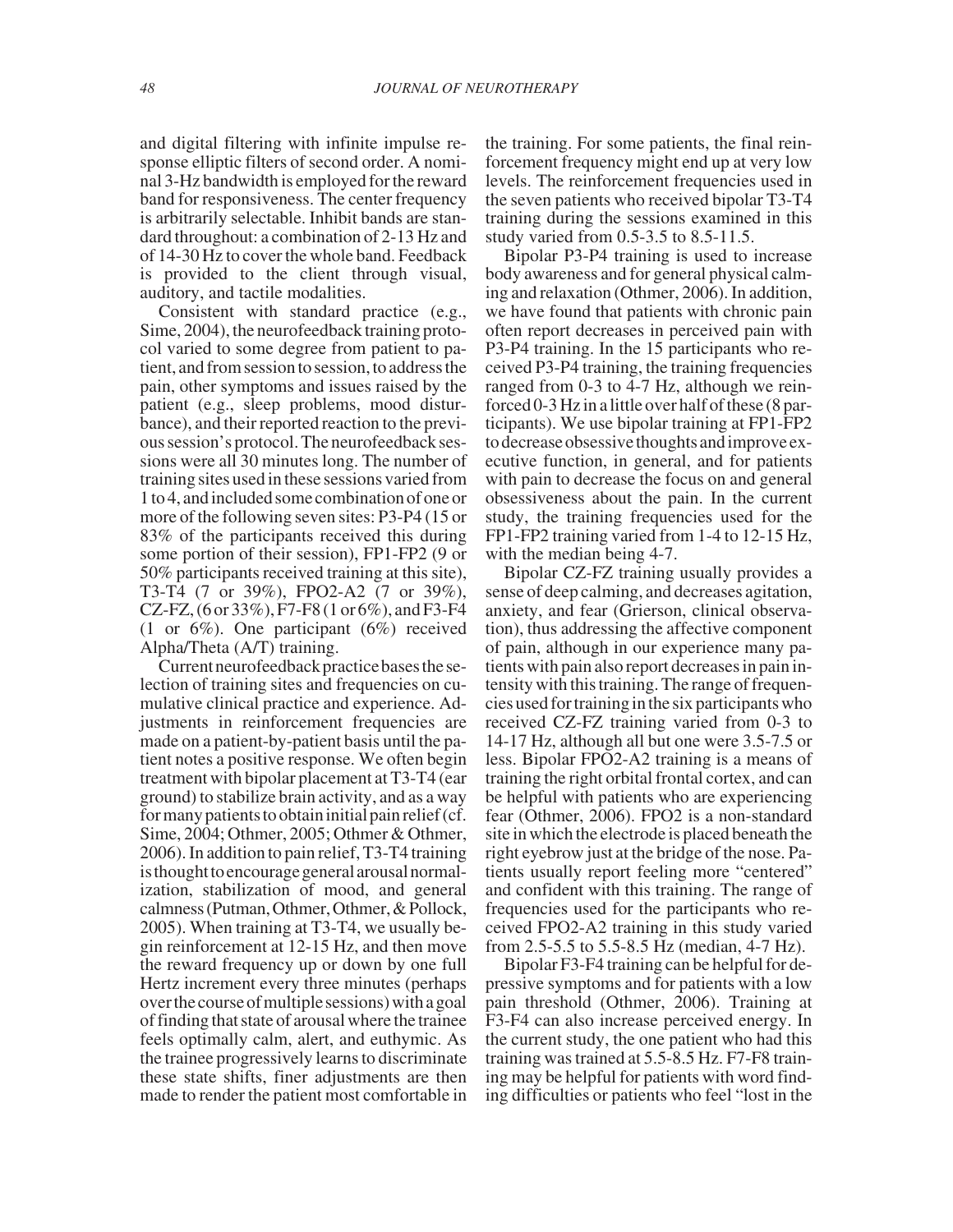drug fog." This training can be helpful for speech initiation and word fluency. One patient received F7-F8 training for a portion of the session examined in this study. Finally, alpha-theta training is useful for helping patients deal with trauma. One patient received alphatheta training in the current study.

#### *Measures*

*Primaryoutcome:Painintensity*.Justbefore and after one treatment session, the participants were asked to rate their pain intensity at up to four different sites (always starting with their primary pain problem) on 0 to 10 Numerical Rating Scales, with  $0 = "No pain"$  and  $10 = "Se$ vere unbearable pain." Such scales have been shown to be valid as measures of pain intensity through their responsivity to effective pain treatments, as well as their consistent strong associations with other measures of pain intensity (Jensen & Karoly, 2001). All participants presented with one primary pain site, although many reported CRPS-I pain at multiple sites, and some participants also complained of non-CRPS-I pain.

*Secondary outcome: CRPS-I symptoms and emotional functioning*. In order to capture all of the potential CRPS-I symptoms and emotional functioning domains that might be affected by the training, the participantswere asked to indicate whether or not they were experiencing any one of a number of CRPS-I symptoms (including swelling at the pain site, redness at the pain site, blueness at the pain site, pulling sensation at the pain site, muscle spasms, muscle tension, tics/jerking, cold skin, burning skin, deep aching and/or bone cold, skin sensitivity), their level of emotional distress (including depression, or anxiety), their level of emotional well-being (including feeling of well being, more centered), and any other symptoms or experiences that we have observed can be improved with neurofeedback treatment (headache, light sensitivity, sound sensitivity, mental clarity, energy level, relaxation). They were then asked to rate the magnitude of these symptom or experience domains on 0 - 10 NRSs before and after the session. The ratings that were used to assess secondary symptoms were developed specifically for this study, although similar measures have a long track record of demonstrating validity for symptom assessment (c.f. Jensen & Karoly, 2001; Cleeland et al., 2000). Not all participantsreported pre- and post-sessiondataforeachsymptomoroutcome domain. Therefore, pre- to post-treatment ratings on the secondary outcome measures are only available for subsets of the 18 study participants.

#### *Data Analysis*

A paired t-test was performed to address the first study question concerning the extent of pre-topost-sessiondecreaseinpain.Tohelpinterpret the magnitude of any change observed, we also computed effect sizes for the pre- to post-session changes. Specifically, we computed effect sizes in standard deviation units  $(d = [pre-to post-session difference in rating]$ the pre-session standard deviation of the rating),interpretinga**d**of.2asa"small"effect,a**d** of.5asa"medium"effect,anda**d**of.8(thatis,a **d** that is close to a full standard deviation) as a "large" effect (Cohen, 1988).

To address the second study question, that is to identify the percent of participants who report pre- to post-session pain decreases that are clinically meaningful, we first computed the pre- to post-session percent change in pain for eachparticipant.Givenresearchthatshowsthat changes in pain of at least 30% are deemed clinically meaningful by most patients (Farrar et al., 2001), we then determined the number and percent of participants whose percent improvement met or exceeded this criterion.

Finally, to address the third study question, that is, to identify other benefits of neurofeedback training, we repeated all of the analyses performed for the primary outcome variable for those symptoms for which we had pre- and post-session data from at least 10 participants. These included pain at secondary and tertiary sites, as well as perceived muscle spasms, muscle tension, feelings of deep ache, and overall well-being. A lower limit of data from 10 participants was selected because we deemed that as the minimum number necessary to provide an adequately reliable estimate of the changes that can occur in these symptoms with treatment. The alpha level selected for testing the statistical significance of changes in these sec-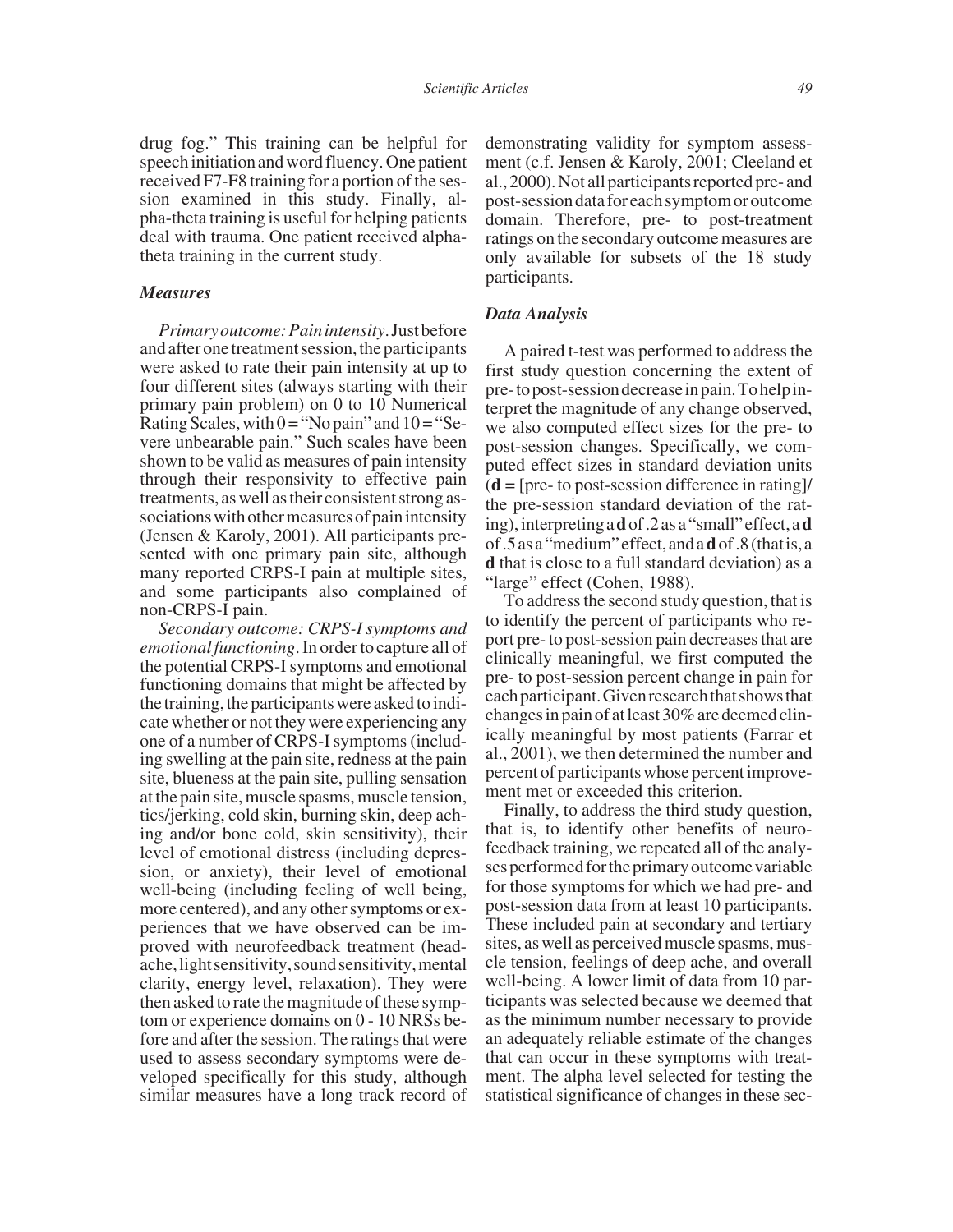ondaryanalyseswerenotcorrectedformultiple comparisons (i.e., the experimentwise alpha level was set at .05), given that such corrections would have severely decreased our ability to detect significant changes in the symptoms due to low sample size. However, to help interpret the findings, and as indicated above, we also computed effect sizes for these changes, and computed the percent of participants whose change in these symptoms was at least 30%.

## *RESULTS*

#### *Primary Outcome Variable: Pain Intensity*

The results of the analyses testing the pre- to post-session change in pain intensity are presented in Table 1. As can be seen, there was a substantial (effect size,  $\mathbf{d} = 1.03$ ) pre- to post-session decrease in pain intensity at the primarypain site, with the ratingdecreasing,on average, 2.30 on the 0 - 10 scale. Moreover, the pain intensity ratings moved from what is considered a "moderate" level of pain (that is, 5.49, orbetween 5 and 6 on the 0-10 scale) to a "mild" level (3.19, between 1-4 on that same scale; Hanley et al., 2006; Serlin et al., 1995). Finally, half (9 of 18, or 50% participants) reported changes in pain intensity that were clinically meaningful; that is, that represented a 30% or more decrease from the pre-session pain levels.

### *Secondary Outcome Variables*

Pre- and post-session ratings were available for 10 or more participants for seven of the secondaryoutcomemeasures:painintensityattwo additional sites, muscle spasm, muscle tension, a perceived deep ache, sensitive skin, and overall well-being. Statistically significant  $(p < .05)$ effects were found for 5 of these 7 secondary outcome variables. Two of the significant effects (for perceived muscle tension and well-being) were large  $(d \ge .8; \text{Cohen}, 1988)$ , two were moderate ( $\mathbf{d} \approx .5$ ; for pain intensity at the second site and sensitive skin), and three wereweaktomoderate(**d**between.2and.5;for pain intensity at the third site, muscle spasm, and deep ache). The rates of patients who reported clinically meaningful improvement in

the secondary outcome variables generally reflect the effect sizes. Higher rates of clinically meaningful changes were found for improvement in muscle tension, well-being, and pain at the second site (54%, 40%, and 33%, respectively) than for pain intensity at the third site, muscle spasm, deep ache, and sensitive skin (10%, 27%, 27%, 10%, respectively). Still, for all but two of the outcome variables (pain intensity at the third site and sensitive skin), at least 25% of patients who provided data concerning the secondary variables reported clinically meaningful improvement in the secondary outcome domains.

#### *DISCUSSION*

A neurofeedback protocol that was tailored to address pain as well as each patient's symptoms was associated with substantial and clinically meaningful decreases in reported pain at the primary pain site for 50% of individuals who received this training. Moreover, after neurofeedback training, pain was in the mild range (less than 4 on a 0 - 10 scale) for the patients on average. This is difficult to achieve, even with the most powerful analgesics (Turk, 2002). The findings are consistent with the hypotheses that (1) mechanisms of central regulation of pain play a role in the pain experience of CRPS-I and (2) these mechanisms can be influenced by neurofeedback training, which is a self-regulation-based strategy.

The findings also demonstrated that the neurofeedback training was associated with improvements in pain in secondary pain sites, decreases in muscle spasm and tension, and improvements in overall well-being. The effect sizes were particularly large for improvements in perceived muscle tension and well-being. At the least, these findings indicate that patients with chronic pain who obtain neurofeedback training may obtain a number of beneficial "side effects" from this treatment that could contribute to an overall improvement in quality of life.

The findings are consistent with published case studies that suggest that biofeedback approaches, including neurofeedback, can be of help to patients with chronic pain (Barowsky, Zweig, & Moskowitz, 1987; Blanchard, 1979;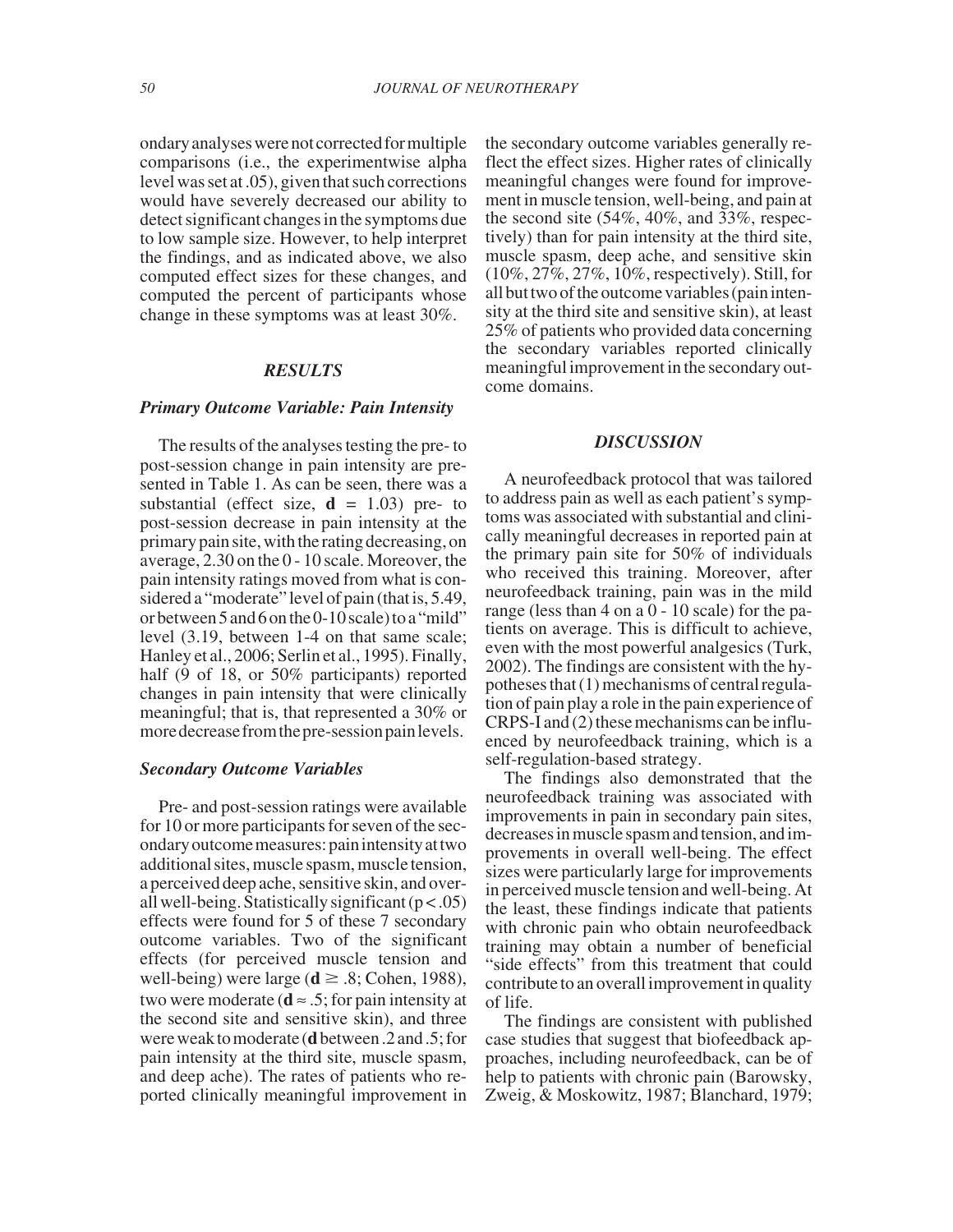TABLE 1. Pre- and post-session means, change scores, sample sizes, effect sizes, significance levels of change, and percents of clinically meaningful change (30% or more) for the primary and secondary outcome measures.

| Outcome<br>domain              | Pre-session<br>Mean (SD) | Post-session<br>Mean (SD) | Change<br>score | N of<br>Mean (SD) respondents | Effect<br>size(d) | $t$ (df)                  | Percent<br>with meaningful<br>improvement |
|--------------------------------|--------------------------|---------------------------|-----------------|-------------------------------|-------------------|---------------------------|-------------------------------------------|
|                                |                          |                           |                 | Primary outcome               |                   |                           |                                           |
| Primary pain<br>site intensity | 5.49(2.24)               | 3.19(2.72)                | 2.29(2.35)      | 18                            | 1.03              | 4.23 $(17)^{\dagger}$     | 50%                                       |
|                                |                          |                           |                 | Secondary outcomes            |                   |                           |                                           |
| Pain intensity:<br>Site 2      | 4.93(2.03)               | 3.87(2.38)                | 1.07(1.33)      | 15                            | .53               | $3.10(14)$ **             | 33%                                       |
| Pain Intensity:<br>Site 3      | 5.50(2.56)               | 4.55(2.65)                | 0.95(1.26)      | 10                            | .35               | $2.39(9)*$                | 10%                                       |
| Muscle spasm                   | 5.91(2.84)               | 4.64(2.84)                | 1.27(1.42)      | 11                            | .45               | $2.97(10)*$               | 27%                                       |
| Muscle tension                 | 5.62(1.66)               | 3.92(2.33)                | 1.69(1.18)      | 13                            | 1.02              | 5.16 $(12)$ <sup>††</sup> | 54%                                       |
| Deep ache                      | 6.68(2.57)               | 5.68(2.88)                | 1.00(1.05)      | 11                            | .39               | 1.38(10)                  | 27%                                       |
| Sensitive skin                 | 6.35(2.14)               | 5.30(2.29)                | 1.05(1.98)      | 10                            | .49               | 1.68(9)                   | 10%                                       |
| Well-being                     | 5.20(2.45)               | 7.20(2.37)                | $-2.00(2.95)$   | 15                            | .82               | $2.63(14)^*$              | 40%                                       |

Note:  $\bf{d}$  is expressed in standard deviation units, that is,  $\bf{d}$  = pre-session minus post-session rating divided by pre-session standard deviation. Meaningful improvement is defined as a 30% more improvement (decrease in most symptoms, but increase in well-being) in the outcome measures, relative to pre-session levels.

\*p < .05, \*\*p < .05,  $\tau$  = .001,  $\tau$  = .001

Sime, 2004), and suggest that current protocols recommending that thermal biofeedback be included as a treatment option for persons with CRPS-I (cf. Bruehl & Chung, 2006) be expanded to included neurofeedback as well. Certainly, the findings indicate that additional studies examining the effects of neurofeedback, perhaps relative to other treatments such as thermal feedback, are warranted.

The findings indicating benefits in multiple domains are consistent with the idea that individuals with chronic pain can have more global dysregulation(s) than just those related to the pain experience, and point to the possible existence of an integrated regulatory system where dysregulation in one domain could produce dysregulation in another. Alternatively, dysregulations in multiple systems could potentially have a common source. In either event, the findings indicate that it would be reasonable to expect that interventions, such as neurofeedback training, that promote self-regulation could have a multiplicity of benefits for what are typically seen as independent regulatory regimes. Thus, it is possible that one key to chronic pain in CRPS-I may lie in the organization of neuronal information transport and processing, in particular its organization in the timing, frequency, and spatial domains. The modulation of the pain response may therefore depend upon the balancingof excitatoryand inhibitory influences on ascending pain pathways, and these could rely in turn on the quality of regulation of the relevant neuronal pathways.

The EEG neurofeedback technique can be viewed as a fairly generic stimulus that provokes the cerebral networks to alter their relative timing relationships, thus promoting a renormalization of function and enhancement of regulatory control (Othmer & Othmer, 2006). Current neurofeedback practice is empirical, with treatment protocols developed on a patient-by-patient basis. However, increased standardization concerning starting points for specific sites and reward frequencies is developing in the field. Using such starting points, sites are selected, and reward frequencies ad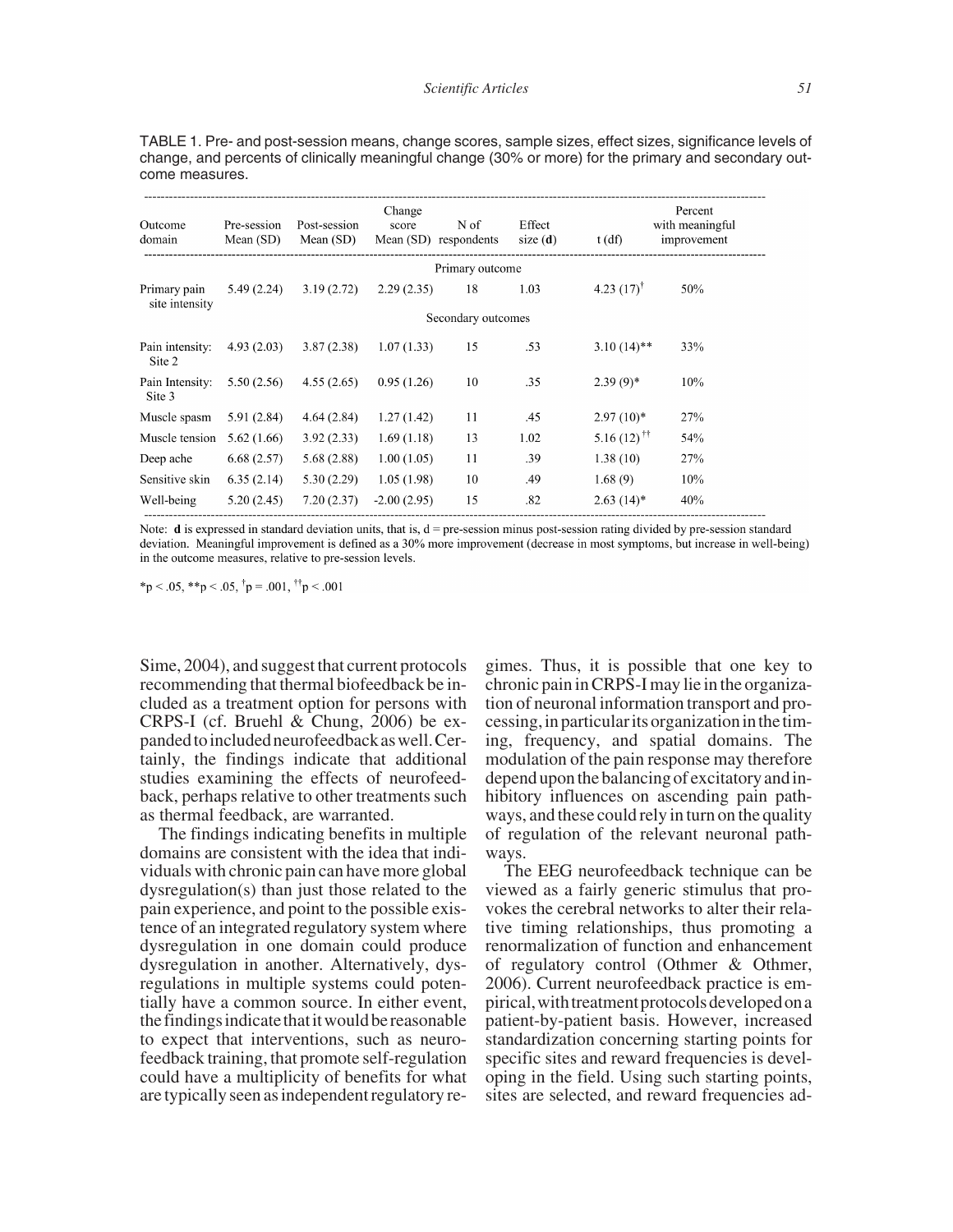justed, until the patient reports feeling most calm, alert, stable and euthymic, with a goal that continued training in this way will promote calmness, stability, alertness and euthymia over the long term. To the extent that this condition promotes good regulation in terms of arousal, stability and emotional state, it should also promote better regulation of the pain response.

This study has a number of limitations that should be considered when interpreting the findings.Aprimaryweaknessisthatallpatients received neurofeedback training and there were no control patients. Thus, the benefits observed, although substantial, may not have been due entirely to the training. Simple regression to the mean or sitting quietly for 30 minutes could have contributed to the improvements that were observed. However, it should be noted that this study did provide an opportunity for the treatment to fail: that is, for no benefits to be observed, and neurofeedback passed this critical test. At the least, the findings support the potential for neurofeedback to be of help to patients with CRPS-I, are consistent with previous findings of effects of neurofeedback in patients with chronic pain (e.g., Caro & Winter, 2001; Sime, 2004), and indicate that additional research on these effects is warranted.

A second limitation of the study is the fact that multiple statistical tests were performed without control for alpha inflation associated with multiple tests. This was necessary to have adequate power to detect pre- to post-session differences in the symptoms assessed, given the limited sample size available. Still, five of the seven analyses were statistically significant, and in each case, the change observed was in the same direction; that is, showing improvements in symptoms. If no change in the symptoms tested were to occur with neurofeedback treatment in the population, one would expect only 5% of the tests to be statistically significant by chance alone. The high frequency (71%) of significant effects suggests that the changes were real.

Finally, we measured outcomes from pre- to post-session only, rather than pre- to postmultidisciplinary treatment. This was necessary in order to distinguish the effects of neurofeedback from the effects of the other interventions provided to these patients in the treatment program. Nevertheless, the data do notspeaktotheissueofhowlongthebenefitsof neurofeedback are maintained. Our clinical experience is that the changes in symptoms that occur with neurofeedback have both a transient componentandamorepermanentresidualbenefit, and that there is variability in both of these from patient to patient. Over time, and with ongoing training, many patients are able to exhibit a greater ability to impact on symptoms transiently as well as a greater tendency to hold their gains between sessions. This clinical observation is consistent with the findings reported by Sime (2004) in her single case study of a patient with trigeminal neuralgia. Related to this issue, one of us (VTS), when conducting A/T training, is now making audiotapes of the sounds that occur with this training (ocean waves and babbling brook sounds), and giving patients a CD or cassette tape of these sounds to listen to when they practice at home. Patients report that this has made the practice more effective, perhaps due to a conditioning effect of linking the sounds of training with its benefits. Longitudinal research is needed to determine the number of patients who are able to maintain the treatment gains made with neurofeedback, as well as identify the factors (e.g., number, density, and length of training sessions, use of cues such as audiotapes of sounds associated with training) that predict and contribute to better long-term outcomes.

Despite the study's limitations, the findings suggest that many patients who receive neurofeedback training report significant and substantial reductions in their experience of pain, as well as improvements in a number of other pain- and nonpain-specific symptoms. The results are consistent with the idea that pain in persons with CRPS-I may be related to dysregulation in brain systems, and that such dysregulation that can be improved with training using a neurofeedback protocol that has been found to be generally helpful in calming hyper-excitable and over-aroused nervous systems, as well as in promoting cerebral stability in general. The findings support the need for additional research to further examine the shortand long-term effects, and mechanisms, of neurofeedback training for chronic pain.